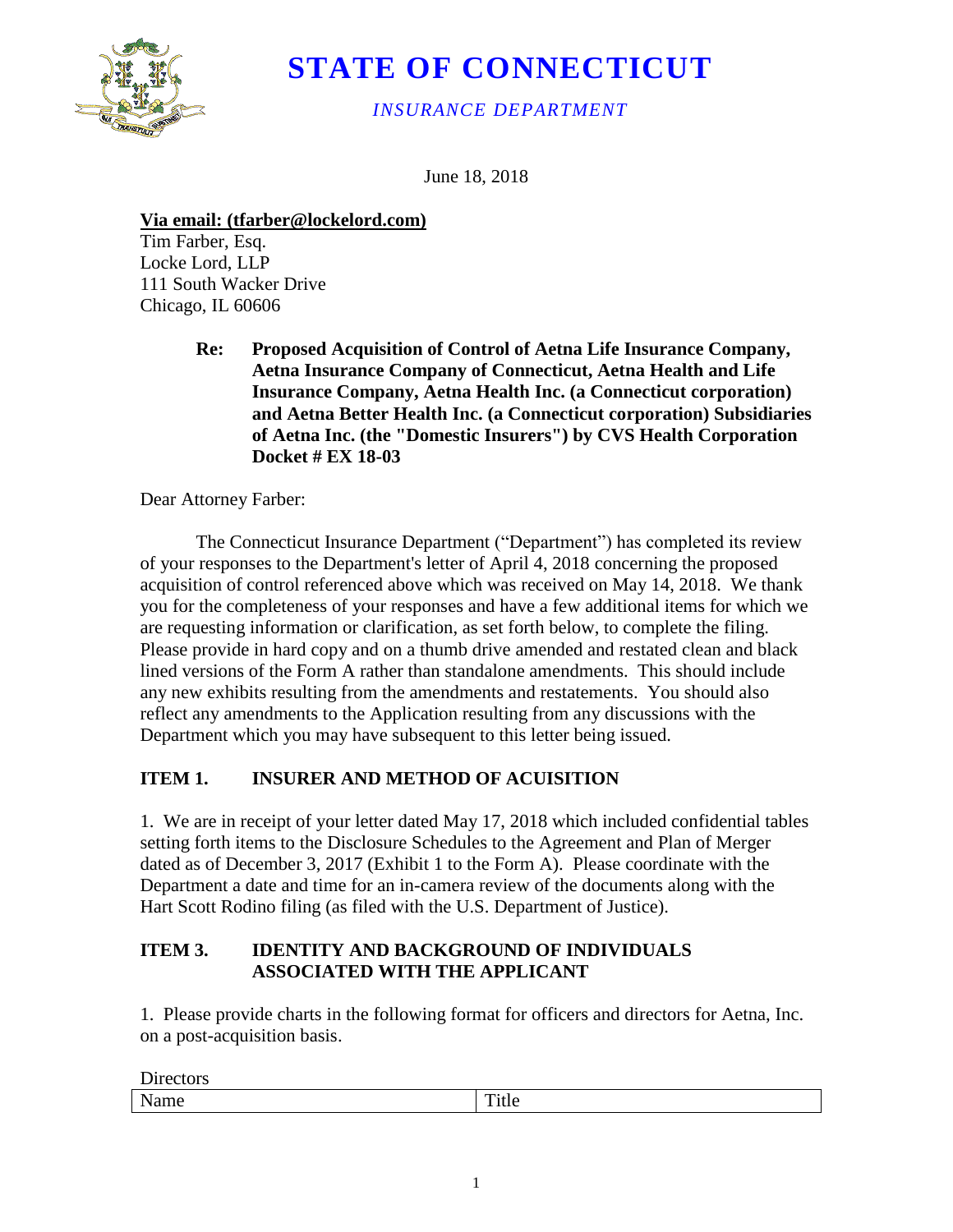| the contract of the contract of the contract of the contract of the contract of |  |
|---------------------------------------------------------------------------------|--|
| the contract of the contract of the contract of the contract of the contract of |  |
|                                                                                 |  |
|                                                                                 |  |
|                                                                                 |  |
|                                                                                 |  |

**Officers** 

| Name | Title |
|------|-------|
|      |       |
|      |       |
|      |       |
|      |       |
|      |       |
|      |       |

2. Your June 8, 2018 letter updated the Form A Application for an announcement of officer/director changes at CVS Health and the proposed combined company. While the updated list provided with the letter was clear with respect to the positions Karen Lynch will hold following consummation of the proposed acquisition, it is unclear as to Shawn Guertin. Will Mr. Guertin remain in his current position(s) at Aetna, Inc.?

### **ITEM 4. NATURE, SOURCE AND AMOUNT OF CONSIDERATION**

1. On page 2 of your responses you state that "[t]he combined entity will generate \$8-9 billion of cash, which will be used to service debt after the payment of the shareholder dividend." You also state that "[w]e anticipate reaching a leverage ratio of the mid 3x by the end of the second year following the acquisition close date." Please confirm that this is what was conveyed to the rating agencies. In addition, please provide potential rating agency actions should CVS Health not achieve these deleveraging goals. Please continue to provide any future changes and the reasons for such changes to the ratings by all applicable rating agencies.

#### **ITEM 5. FUTURE PLANS OF INSURER**

1. Your response to question 1 of Item 5 referenced the CVS Health Corporation Corporate Governance Guidelines provided as Exhibit 6. Those guidelines were amended on January 25, 2018. What were the changes to the guidelines and what prompted such changes?

2. As the lead state regulator for Aetna, Connecticut has the responsibility to obtain a thorough understanding of Aetna using a variety of tools including, but not limited to, supervisory colleges, ORSA, annual meetings, various required regulatory filings and comprehensive examinations. The Department has determined that Aetna currently has a strong governance and Enterprise Risk Management (ERM) process in place.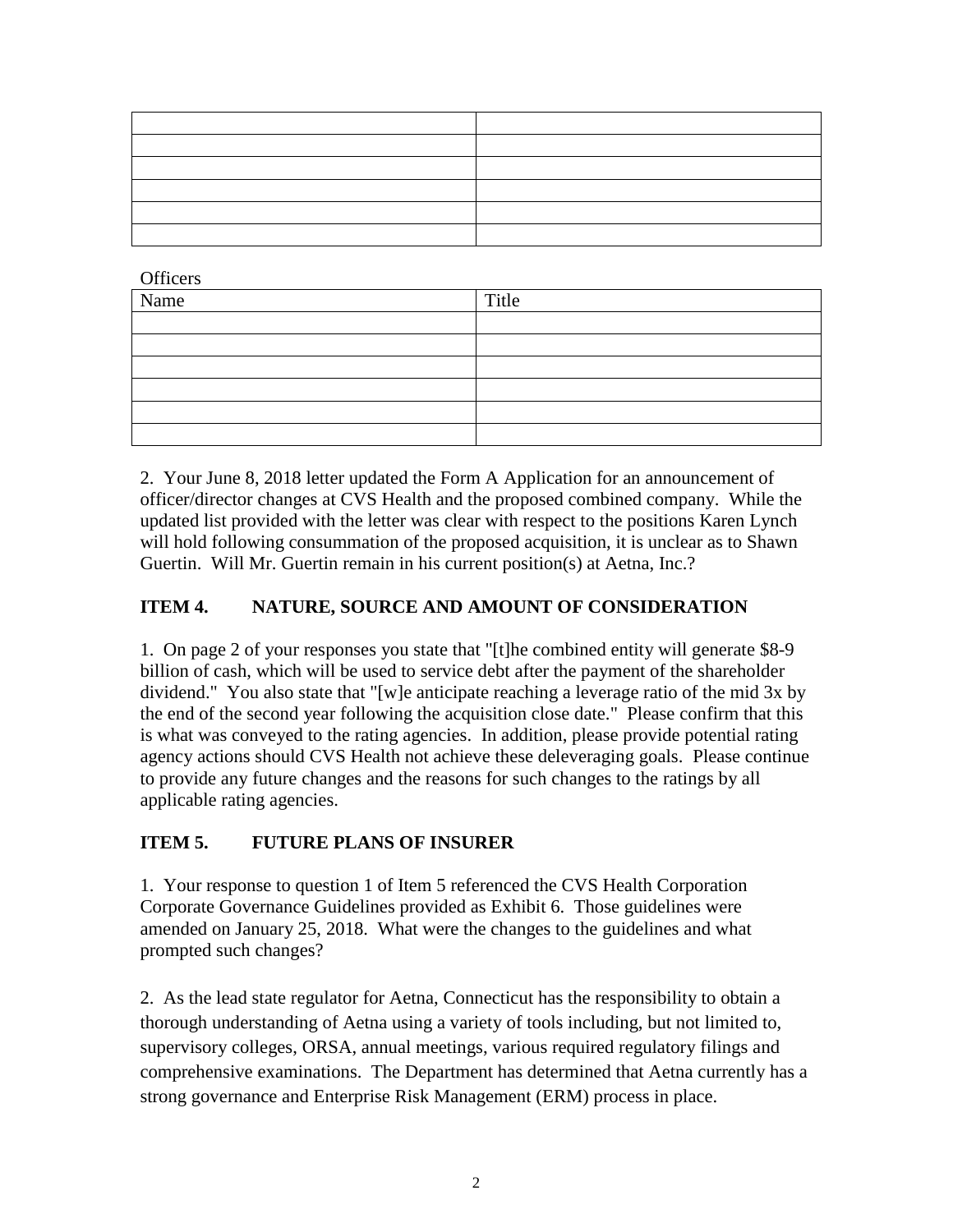Management expertise is engrained throughout the organization providing insurance expertise in key areas. Please provide details regarding CVS Health's intention around changes in the following areas:

- Key management roles;
- ERM including any changes in risk appetite;
- Products: and
- Corporate Governance Structure.

3. If appropriate, please provide an integration planning update.

4. On page 8 of your responses you state that "shorter-term savings will also include … the streamlining of redundant functions. CVS Health has not yet determined the number of any employee reductions in these areas." What corporate area redundant functions have you already identified?

5. Concerning your response to question 14 of Item 5, please provide changes in Aetna's healthcare platform as it exists today when compared to the new platform you state will be offered post-closing.

6. Concerning your response to question 15 of Item 5, provide the "employee categories" in which retention payments are being contemplated.

# **ITEM 14. OTHER INFORMATION**

1. On page 13 of your responses you state that "[o]ver the last ten years, retail medical clinics have become a fixture of the modern health care system due to the benefits they offer compared to traditional health care providers, including longer hours, more convenient locations, and lower prices." Based on this statement, please respond to the following:

- As MinuteClinics and urgent care/walk-in clinics are already available today, prior to this proposed acquisition, how will the new combined company continue to shift the site of care, for additional members, away from Emergency Rooms and traditional office settings to these types of facilities?
- The statement eludes that the future savings identified, as a result of the shift of site of care, may have already taken place in our health care system over the last ten years. Please explain where the additional purported savings are to come from due to this future shift of the site of care.

2. If a future member of the new combined company goes to a MinuteClinic and cannot be helped, they will need to go to an urgent care center and/or their primary care physician. In this circumstance, would this actually increase cost to the health care system?